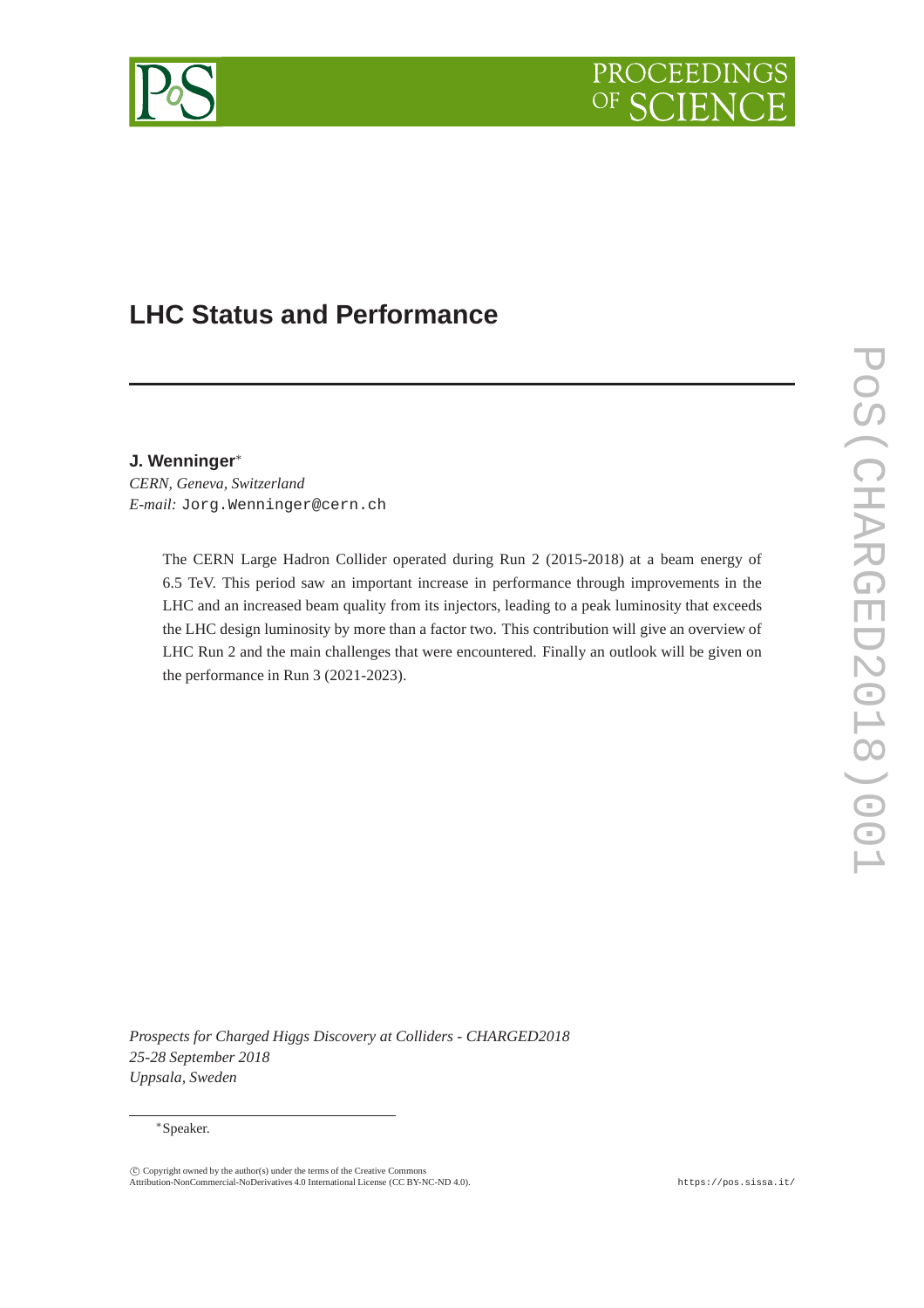## **1. Introduction**

The Large Hadron Collider at CERN, Geneva, is a 26.7 km long circular accelerator [1]. It is based on a superconducting two-in-one magnet design with a target beam energy of 7 TeV. It features 8 straight sections: 4 Interaction Regions (IRs) are reserved for accelerator equipment and 4 house particle physics experiments: the two high luminosity experiments ATLAS and CMS, the medium luminosity experiment LHCb and the low luminosity experiment ALICE.

The LHC was first operated with beam for short periods in 2008 and 2009. In 2010 a first experience with the machine was gained at a beam energy of 3.5 TeV, and moderate beam intensity (up to ≈200 bunches of  $1.1 \times 10^{11}$  p per bunch, or ppb). In 2011 the beam intensity was pushed to  $\approx$ 1400 bunches of 1.4  $\times$  10<sup>11</sup> ppb while 2012 was dedicated to luminosity production with higher bunch intensities ( $1.6 \times 10^{11}$  ppb) and a beam energy of 4 TeV. In early 2013 beam operation was stopped for a 2-year long shutdown (LS1) to consolidate the magnet interconnection in view of reaching the design beam energy.

Beam operation resumed in 2015 at 6.5 TeV following a dipole training campaign that took place at the end of LS1 [2]. The LHC experiments expressed a strong preference for beams with 25 ns bunch spacing, as opposed to the 50 ns spacing used in 2011-2012, as this would result in a too high number of inelastic collisions per crossing (pile-up). On the machine side 25 ns beams pose additional challenges. Given the number of new territories had to be explored, 2015 became a learning year dedicated to preparing the machine for full luminosity production in 2016-2018, with the aim of collecting over 100 fb<sup>-1</sup> until the end of 2018.

#### **2. Luminosity and LHC parameters**

The event rate  $dN/dt$  of a physical process with a cross-section  $\sigma_p$  is proportional to the collider luminosity  $\mathscr L$ 

$$
\frac{dN}{dt} = \mathcal{L}\sigma_p \tag{2.1}
$$

that can be expressed in terms of machine and beam parameters as [3]

$$
\mathcal{L} = \frac{kN^2 f}{4\pi \sigma_x^* \sigma_y^*} F = \frac{kN^2 f \gamma}{4\pi \beta^* \varepsilon} F
$$
\n(2.2)

Here *k* is the number of colliding bunch pairs, *N* the particle population of each bunch,  $f =$ 11.25 kHz is the LHC revolution frequency. For round beams at the interaction point (IP) the beam sizes in the horizontal and vertical plane  $\sigma_x^*$  and  $\sigma_y^*$  are identical, and  $\sigma_x^* \sigma_y^* = \beta^* \varepsilon / \gamma$  where  $\beta^*$  is the betatron function at the interaction point (IP),  $\varepsilon$  is the normalized emittance (independent of energy) and  $\gamma$  is the usual relativistic factor.  $F \leq 1$  is a reduction factor to account for geometric luminosity reductions due to the presence of crossing angles at the IP.

The proton beam parameters are defined by the LHC injector chain. The minimum bunch spacing of 25 ns defines the maximum value  $k = 2808$ . The bunch intensity is limited to  $\approx$  $2-3\times10^{11}$  ppb for isolated single bunches and to  $\approx 1.3\times10^{11}$  ppb for 25 ns bunch spacing, while the beam emittances range between 1  $\mu$ m and 3.5  $\mu$ m.

To avoid encounters in the roughly 100 m long vacuum chamber that is shared by both beams around each experiments, a crossing angle is introduced at the collision point. Depending on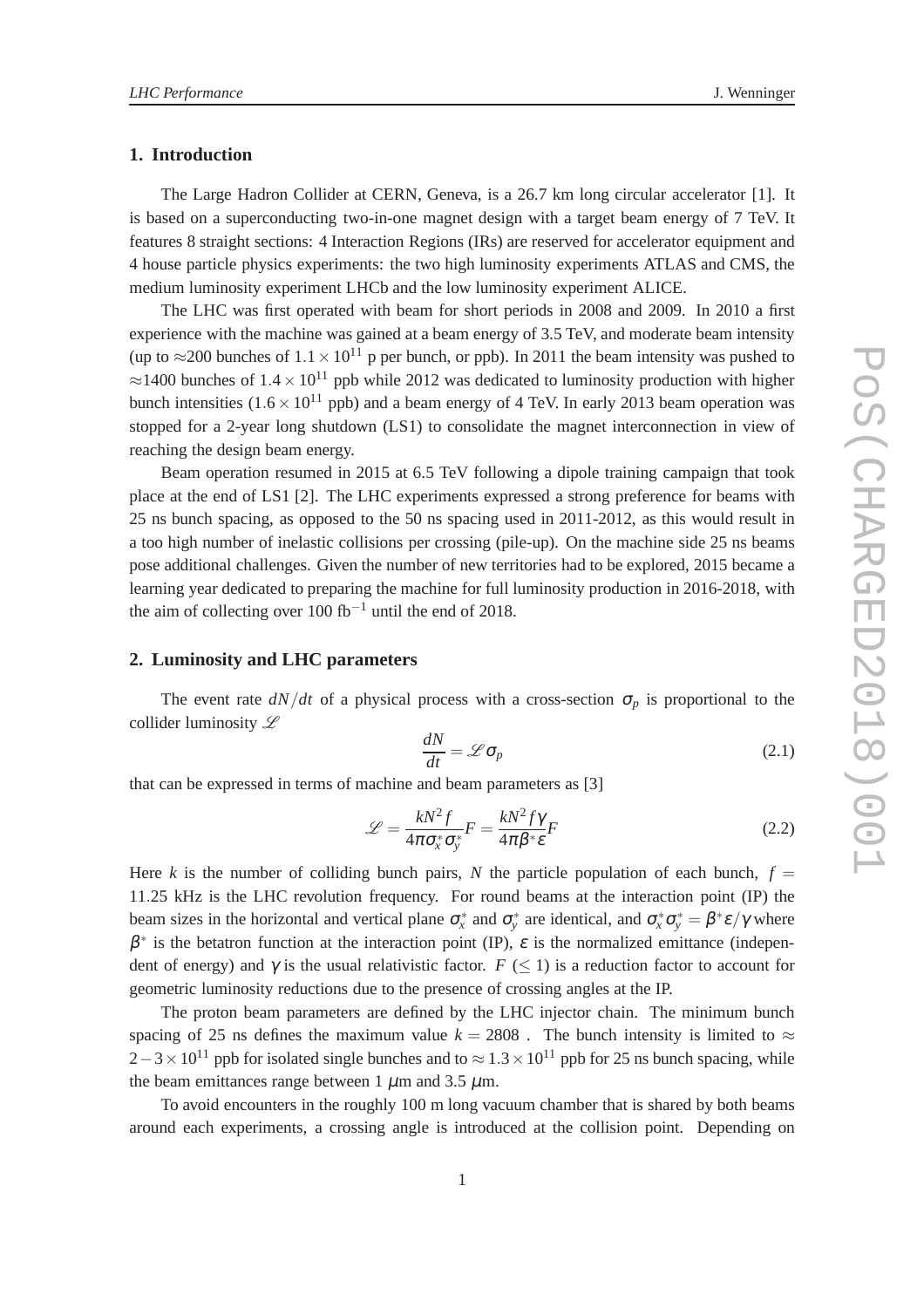bunch intensity, bunch spacing and energy, the full crossing angle varies between 200 to 400  $\mu$ rad for the two high luminosity experiments. The minimum separation between the beams should correspond to  $\approx$  9-10 beam sizes to avoid issues with the long range beam-beam interactions [4]. A consequence of the crossing angle is a reduction of the luminosity due to the geometric overlap of the beams,  $F \sim 0.60$  in 2018.

The minimum value of  $\beta^*$  is defined by the mechanical aperture of the quadrupoles around the IPs, the crossing angle and the required margin between the beam halo and the aperture.  $\beta^*$  could be lowered progressively over the years as the understanding of the LHC machine improved.

## **3. Overview of LHC Run 2**

#### **3.1 Operation in 2015**

The year 2015 was dedicated to establishing operation at 6.5 TeV per beam and with standard 25 ns bunch spacing [1]. The first three months were dedicated to magnet powering tests and the magnet training campaign to establish a reliable and reproducible magnet performance at magnetic fields equivalent to 6.5 TeV beam energy. The beam commissioning was accomplished using the 50 ns bunch spacing to avoid electron cloud effects during this initial period. By mid-July 2017, following an electron cloud scrubbing run, operation switched to 25 ns bunch spacing, initially with a reduced number of bunches to limit the total intensity and stored energy. The beam intensity was ramped up until the end of the year by increasing step-wise the number of bunches injected to 2244 bunches per beam. Despite the prolonged periods of e-cloud scrubbing, the intensity ramp up was mostly limited by the heat load induced on the cryogenic system [5].

#### **3.2 Operation in 2016**

In 2016 only 4 weeks were required for the beam commissioning that was directly followed by an intensity ramp up and luminosity production using the standard 25 ns bunch spacing. From Fig. 1 one can perceive that this was also the first year with substantial luminosity production. On 26 June the LHC attained its design luminosity of  $1 \times 10^{34}$ cm<sup>-2</sup>s<sup>-1</sup>. In parallel, the injector chain prepared a high brightness 25 ns beam, based on a Batch Compression Merging and Splitting (BCMS) scheme [6]. The LHC used this beam successfully for production, resulting in a transverse emittance at the start of collisions of only  $2 \mu$ m. In combination with a reduction of the half crossing angle from 185  $\mu$ rad to 140  $\mu$ rad in September led to a further increase of the peak luminosity, as can be observed in Fig. 1, with a record peak luminosity of  $1.4 \times 10^{34}$ cm<sup>-2</sup>s<sup>-1</sup>. In August an intermittent inter-turn short circuit was observed in one of the dipole magnets in half cell 31 left of IP2 (31L2) that is part of Sector 1-2, one of the eight sectors that constitute the LHC. Despite this issue, luminosity production continued, but the decision was taken to replace the magnet during the upcoming winter shutdown. The proton physics run ended on a very positive note with 40 fb<sup>-1</sup> of integrated luminosity for ATLAS and CMS. The LHC continued running successfully for another 4 weeks with proton lead collisions.

## **3.3 Operation in 2017**

Following the magnet replacement in Sector 1-2, requiring warming up and cooling down the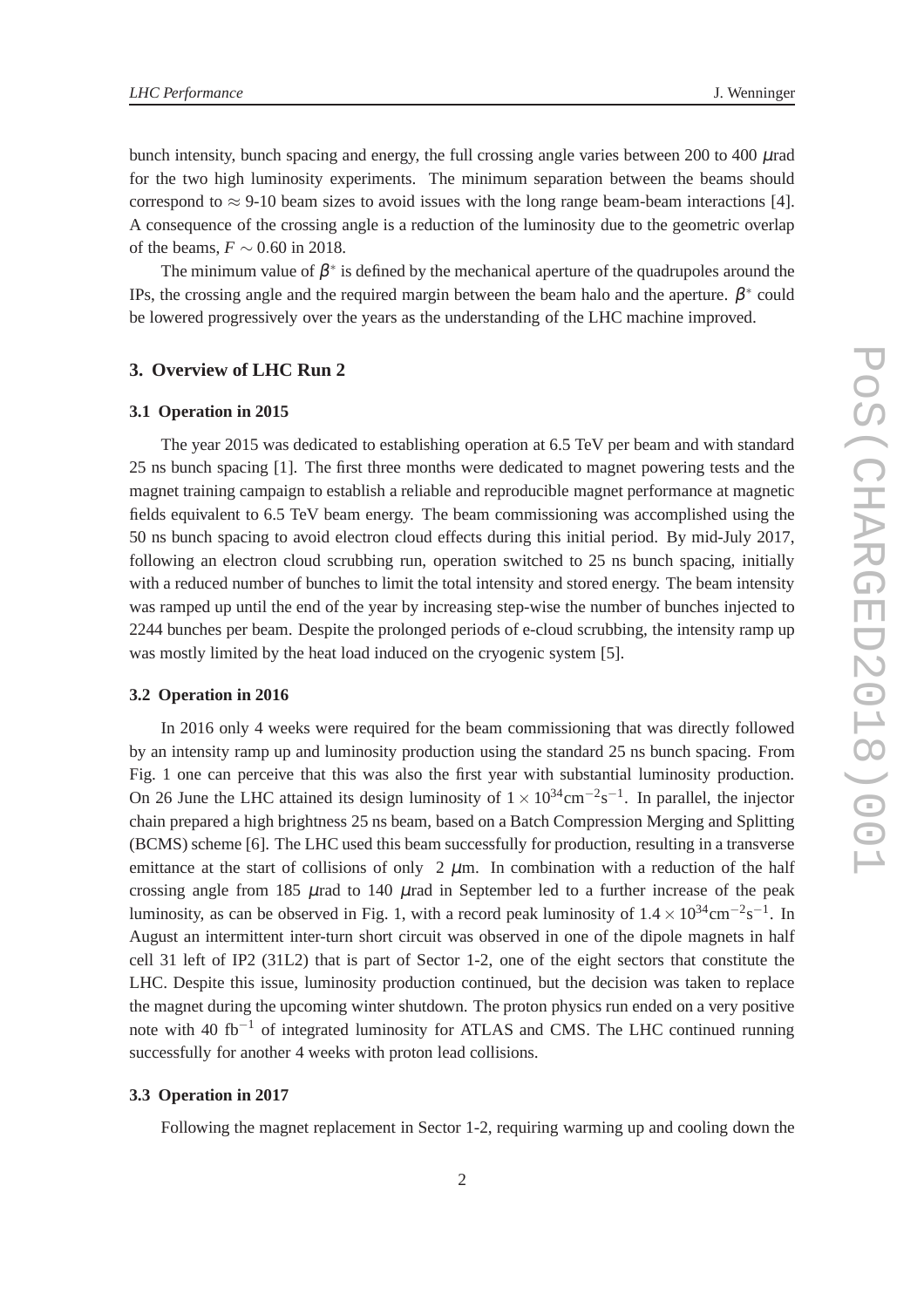

**Figure 1:** Evolution of the LHC peak luminosity (ATLAS/CMS experiments) between 2011 and 2018. The green dashed line represents the design luminosity.

3 km-long sector, the re-commissioning of the circuits included a long list of additional tests to be performed on the sector that underwent the thermal cycle.

The first beam was injected on 29 April and first collisions with a few bunches were established 4 weeks later. Subsequently a period with interleaved commissioning and intensity ramp up followed. Before reaching 2556 bunches in stable beams in July a one-week scrubbing run was performed to reduce the secondary electron emission yield of the beam screen, hence the production of electron clouds in the sector that had been warmed up.

Already during beam commissioning, abnormal and sudden beam losses, some leading to beam dumps, were observed in the beam vacuum for both beams at the level of a magnet interconnect of half-cell 16 left of IP2 (16L2). It was realized much later that these losses were induced by an accidental inlet of air into the beam vacuum with the beam screen at 20 K, following the magnet replacement [7, 8]. In August a beam screen flushing was attempted where the beam screen is warmed up from its usual 20 K to 80 K with the aim to evaporate frozen gas and condensate it on the surrounding cold bore, out of the sight of the beam. Unfortunately this operation did not succeed. Since the loss mechanism was suspected to be influenced by electron cloud, the LHC injector chain produced the 25 ns 8b4e beam that was used in the LHC as of September. The 8b4e beam structure consists of eight bunches spaced by 25 ns followed by four empty buckets. This results in 1916 bunches per beam and suppresses the electron cloud production drastically thanks to the many empty slots in the beam. Once proven successful in mitigating the 16L2 issue, this scheme was further enhanced in the injectors. The main beam parameters for these beams that allowed efficient luminosity production, despite the 16L2 issue, are given in Table 1.

Following further measurements and studies on the available aperture it was decided to re-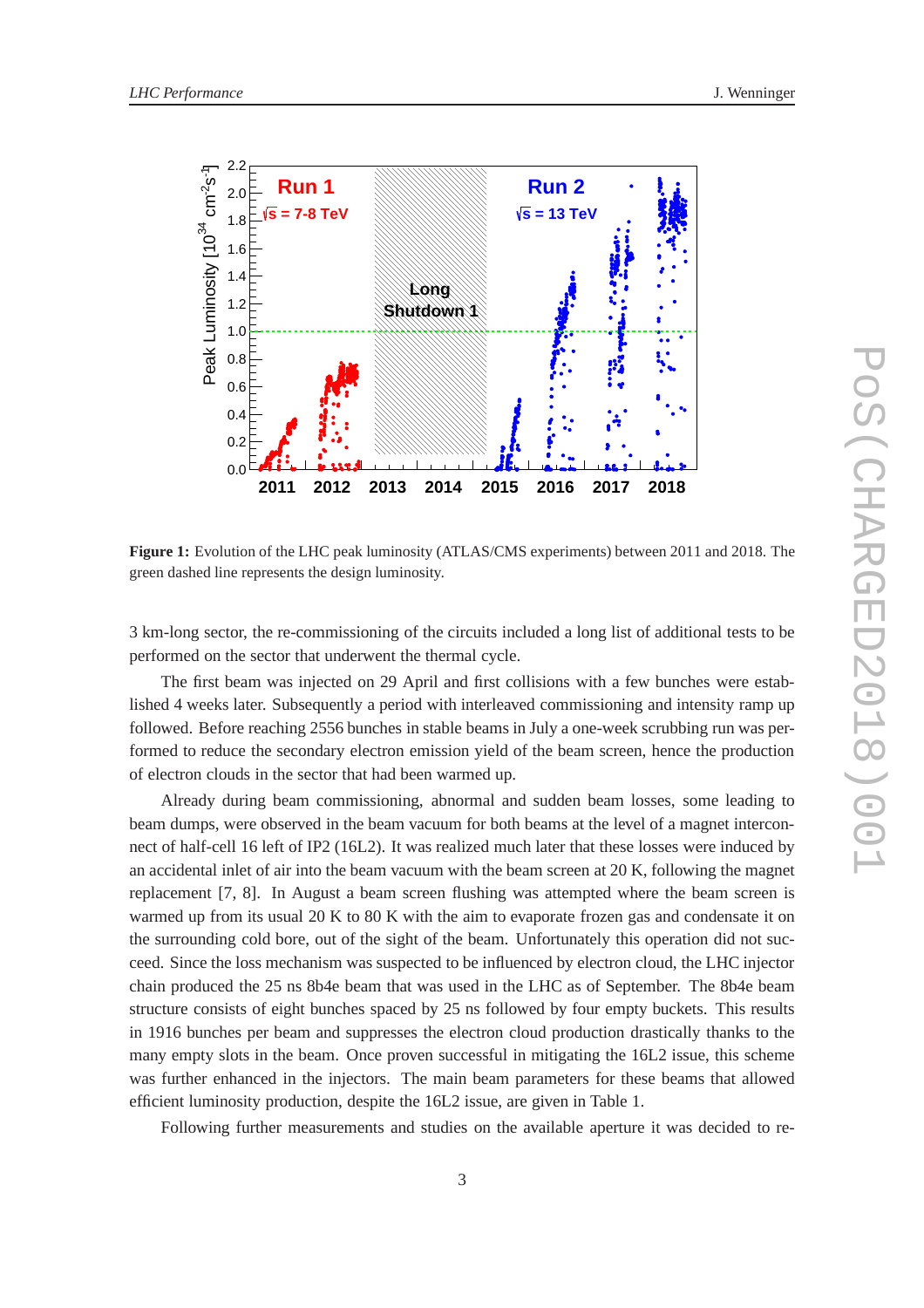

**Figure 2:** Evolution of the yearly LHC integrated luminosity (ATLAS/CMS experiments) between 2011 and 2018, with 66 fb<sup>-1</sup> delivered in 2018.

duce the βtron-function at IP1 and IP5 from 40 cm to 30 cm. This resulted on 2 November in a new luminosity record of  $2.06 \times 10^{34}$ cm<sup>-2</sup>s<sup>-1</sup>. The number of inelastic collisions per bunch crossing (pile-up) in the experiments ATLAS and CMS was beyond the acceptable, consequently the instantaneous luminosity was levelled to  $1.5 \times 10^{34}$ cm<sup>-2</sup>s<sup>-1</sup>, using levelling by beam separation. The 2017 proton physics run that was hampered by the 16L2 issue nevertheless ended with a record integrated luminosity of 50 fb<sup>-1</sup>.

#### **3.4 Operation in 2018**

To resolve the 16L2 issue sector 1-2 was warmed up to 90 K during the 2017-2018 winter shutdown, allowing the evacuation of about 7 litres of gasses like oxygen and nitrogen, but not of the water vapour which was estimated to be 0.1 gram per beam vacuum [7].

The first beam was injected on 30 April and first collisions with a few bunches were established 3 weeks later. Subsequently, a period with interleaved commissioning and intensity ramp up followed, with the maximum of 2556 bunches achieved early May, two weeks ahead of schedule. During the intensity ramp-up, beam losses induced by 16L2, although much lower than in 2017, where present and closely monitored. These beam losses are of two types: firstly a steady-state or constant beam loss that depends on the total number of particles per beam. This beam loss is mitigated by a special solenoid that was installed during the second half of 2017 [7]. Secondly, erratic beam loss spikes that add to the steady-state losses, potentially surpassing the dump threshold. These spikes were "conditioned away", allowing running with the 2556-bunch BCMS beam in 2018, despite some occasional beam dumps. The 2018 proton physics run ended on 24 October and accumulated 66 fb<sup>-1</sup> of integrated luminosity for ATLAS and CMS.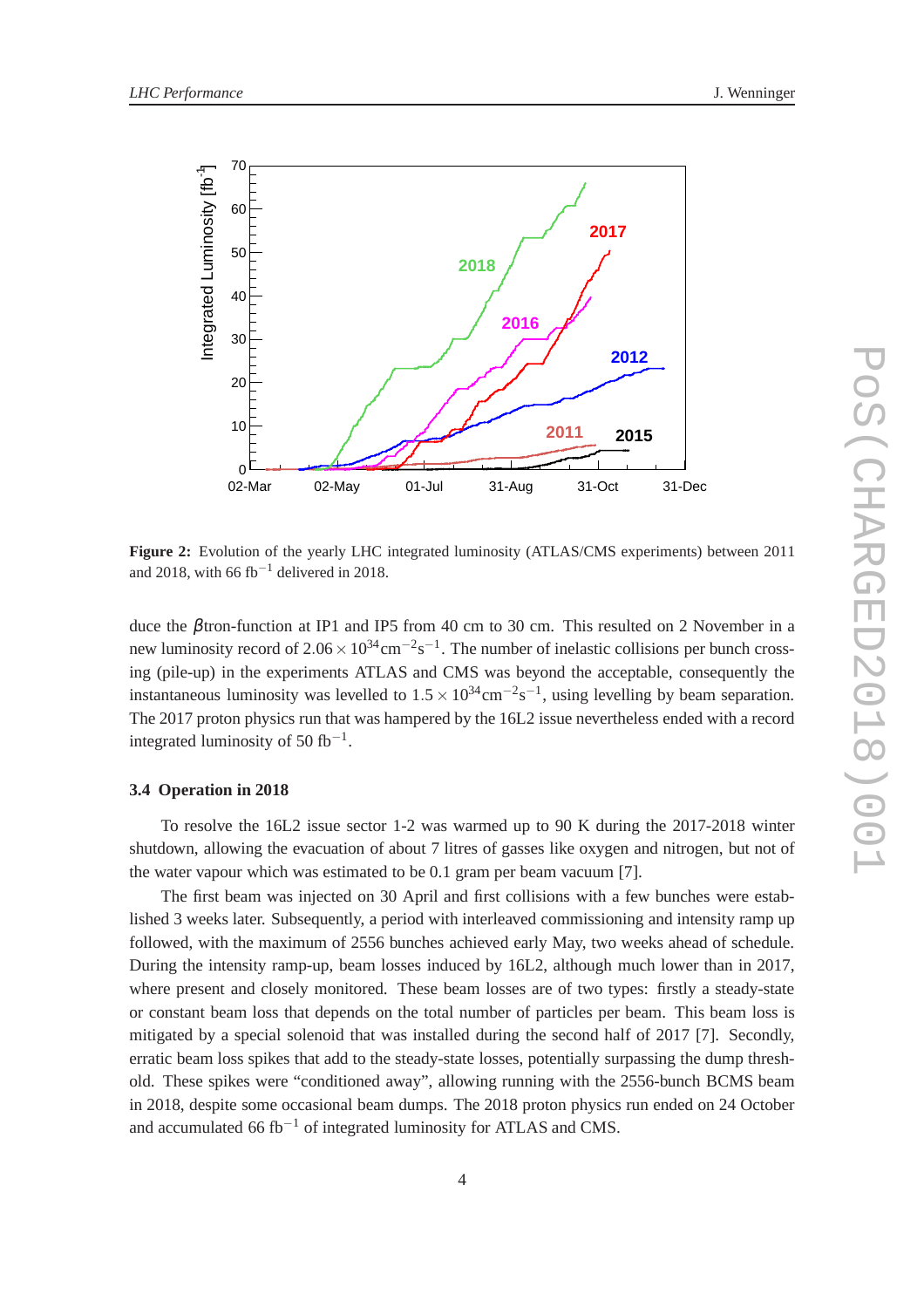The year ended with a 24-day lead-lead ion run at 6.37 TeV beam energy.

## **4. Performance overview**

The LHC machine and beam parameters are summarised in Table 1. The LHC machine availability for stable collisions was 35% in 2015 and 50% between 2016 and 2018. Fig. 1 presents the increase of peak luminosity over the years, but also the steepening slope of the luminosity ramp up between 2015 and 2018, indicating efficient re-commissioning and fast intensity ramp up. The design luminosity of  $1 \times 10^{34}$ cm<sup>-2</sup>s<sup>-1</sup> is indicated by the green line and was passed for the first time in 2016. The LHC peak luminosity at 6.5 TeV is limited to  $\approx 2.2 \times 10^{34}$ cm<sup>-2</sup>s<sup>-1</sup> by the cryogenic cooling capacity of the LHC interaction region quadrupoles. The yearly integrated luminosity plot for the years 2011 to 2018 is given in Fig. 2. One can clearly distinguish the commissioning years 2011 (Run 1) and 2015 (Run 2) from the production years 2012, 2016, 2017 and 2018. The integrated luminosity evolution is presented in Fig. 3, the total integrated luminosity reached over 160 fb−<sup>1</sup> for Run 2 and almost 200 fb−<sup>1</sup> for the total 2010-2018.

**Table 1:** Beam and machine parameters for collisions in 2012, 2016, 2017 and 2018 compared to the design.

| Parameter                                                   | Design    | 2012      | 2016      | 2017        | 2018        |
|-------------------------------------------------------------|-----------|-----------|-----------|-------------|-------------|
| beam energy [TeV]                                           | 7         | 4         | 6.5       | 6.5         | 6.5         |
| bunch spacing [ns]                                          | 25        | 50        | 25        | 25          | 25          |
| $\beta$ * CMS/ATLAS [cm]                                    | 55        | 60        | 40        | 40/30       | $30 - 25$   |
| crossing angle [ $\mu$ rad]                                 | 285       | 290       | 370 / 280 | $300 - 240$ | $320 - 260$ |
| bunch population $N [10^{11}$ ppb]                          | 1.15      | 1.65      | 1.1       | 1.15        | 1.15        |
| normalized emittance $\varepsilon$ [ $\mu$ m]               | 3.75      | 2.5       | 2.2       | 2.2         | 2.0         |
| number of bunches per ring $k$                              | 2808      | 1374      | 2220      | 2556        | 2556        |
| peak luminosity L $[10^{34} \text{ cm}^{-2} \text{s}^{-1}]$ |           | 0.75      | 1.4       | 2.05        | 2.01        |
| peak average event pile-up $\mu$                            | $\sim$ 20 | $\sim$ 35 | $\sim$ 50 | $\sim$ 55   | $\sim$ 60   |
| peak stored energy [MJ]                                     | 360       | 145       | 270       | 320         | 340         |

### **5. Performance challenges**

#### **5.1 Electron clouds**

Since the start of LHC operation with bunch trains electon clouds (e-clouds) form one of the main performance limitations for the LHC. These e-clouds cause transverse emittance blow up and are able to trigger beam instabilities, causing beam losses. In addition their production puts a large constraint on the cryogenic system as they form a major source of heat load on the beam screen [9]. For a reason that is not understood four LHC arc section present low e-ecloud activity and heat load, while four others exhibit high activity, with up to twice higher heat load. The production of e-cloud is very sensitive to the secondary electron emission yield of the beam screen surface. Experience has shown that the surface of the beam screen can be conditioned by exposing the surface for prolonged period to high rates of e-cloud. In practice, at the start of a yearly run and once the LHC is sufficiently commissioned to house a large number of bunches at low energy, a scrubbing run ois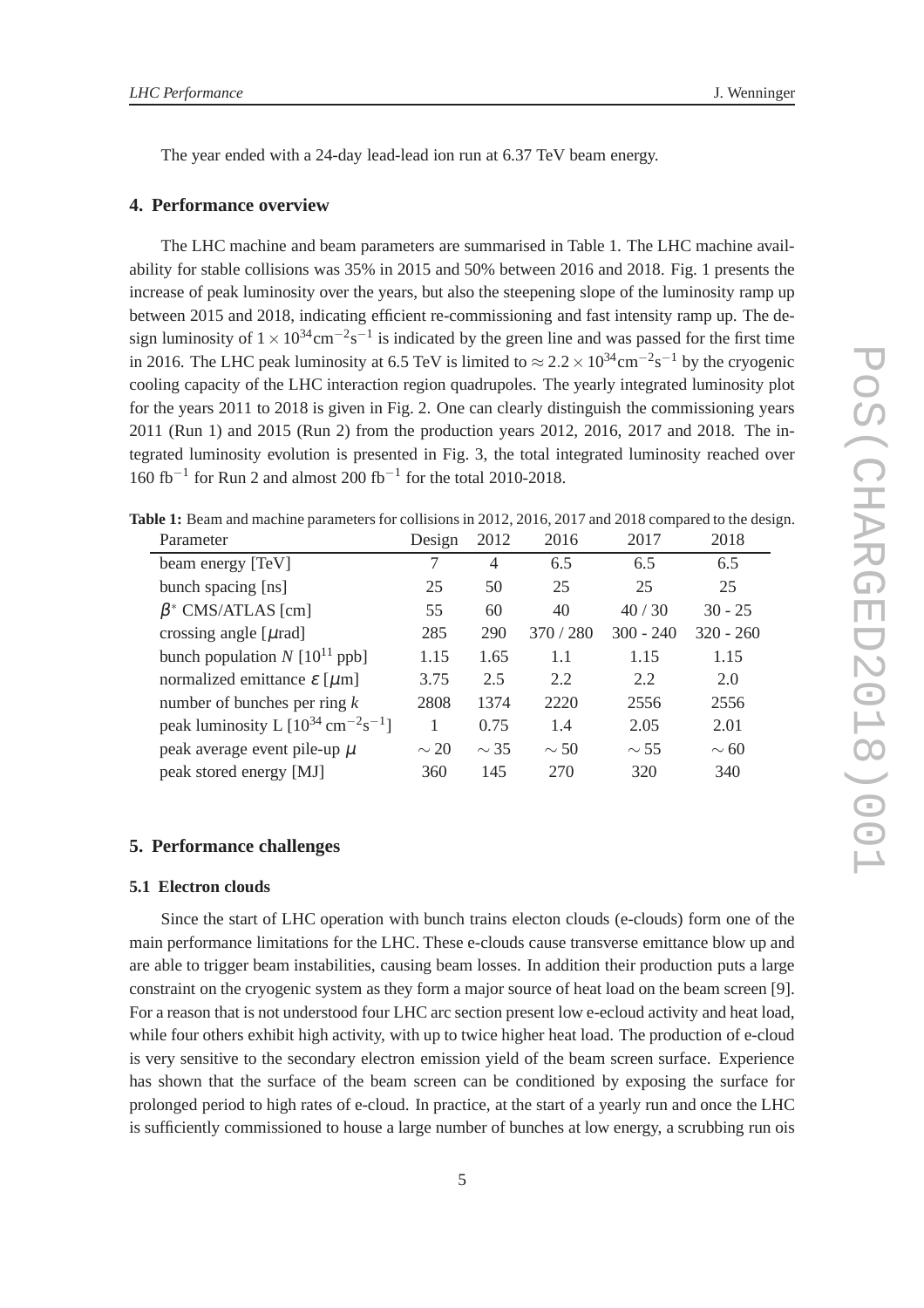

**Figure 3:** Evolution of the LHC integrated luminosity (ATLAS/CMS experiments) between 2011 and 2018, 30 fb<sup>-1</sup> have been delivered in Run 1 and just over 160 fb<sup>-1</sup> in Run 2

scheduled to re-establish conditions that allow to accelerate safely a full machine to high energy for collisions. The duration ranges from  $1-2$  days (no intervention on the vacuum) to around one week when large sectors of the vacuum system were exposed to air.

## **5.2 Fast beam loss events**

Fast loss events, nicknamed Unidentified Falling Objects (UFOs), have been observed at the LHC since 2010 [10]. The loss duration is in the millisecond time range, and UFOs are believed to be due to dust particles falling in the vacuum chamber and interacting with the beam, creating particle showers that deposit energy in the magnets and that are then detected by the Beam Loss Monitors (BLM). They may affect machine availability, as the most intense ones can trigger a beam dump by the BLM system, or initiate a magnet quench.

Following the long shutdown UFO rates in 2015 were as high as 30-40 events per hour, and decreased with beam time *(conditioning*) to  $\approx$ 10 events per hour [11]. They caused 22 beam dumps including 3 beam-induced quenches in 2015. The initial strategy was to prevent if possible all UFO-induced magnet quenches [12], but it was realized in 2015 that most of the UFOs events leading to beam dumps would not have caused quenches. Thus the policy changed and the BLM thresholds were increased to allow a few UFO-induced quenches per a year. A further increase was put in place in 2016, while the UFO rates presented continued to come down to around 2 UFOs per hour [13]. The dump numbers decreased to around 5 dumps in 2018.

#### **5.3 Luminosity levelling**

Luminosity levelling is generally applied to reduce the number of inelastic collisions per bunch crossing when the instantaneous luminosity is too high. This has been done routinely for the two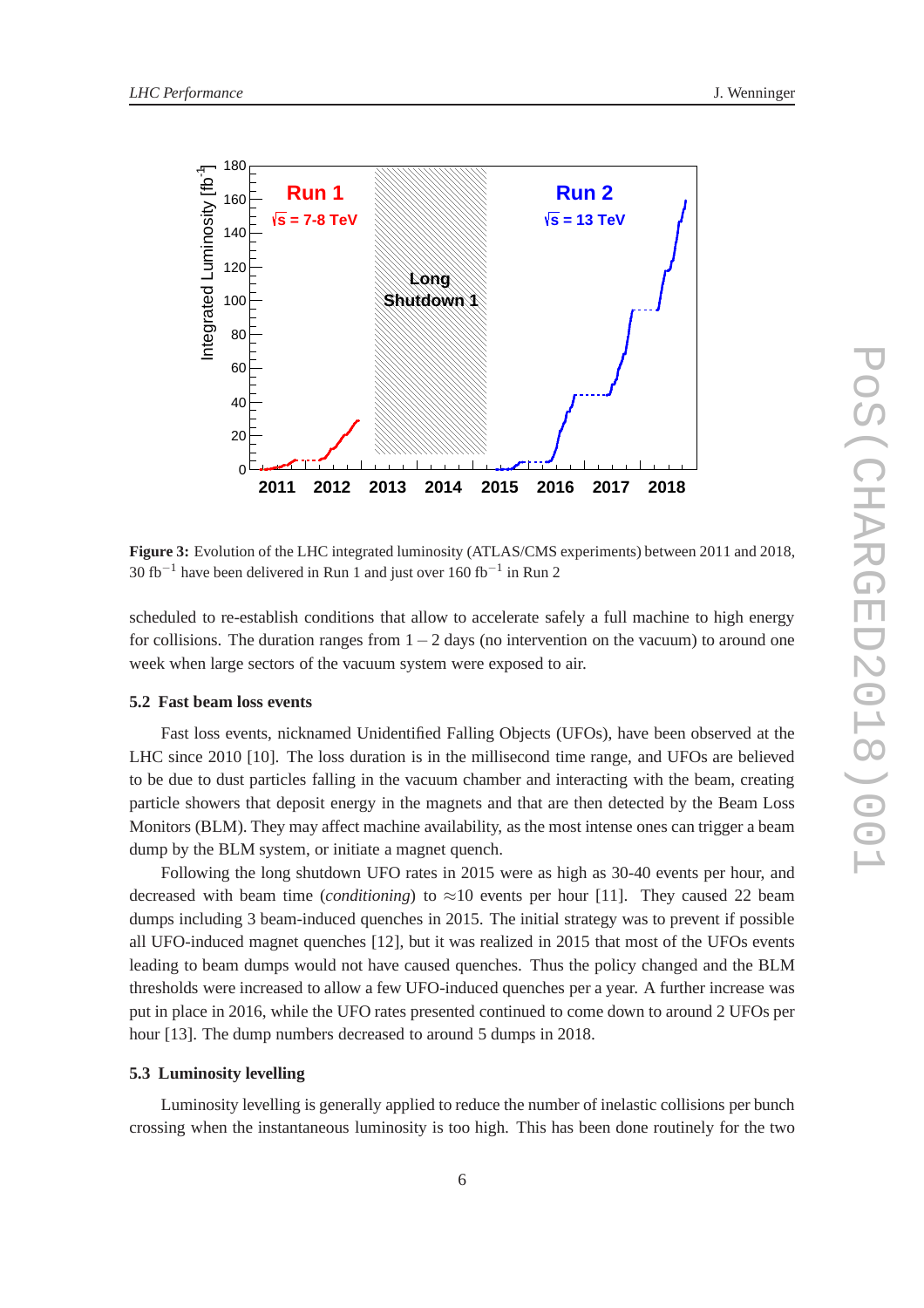

**Figure 4:** Example for the luminosity evolution of the ATLAS, CMS and LHCb experiments in a typical fill of the 2018 run. The luminosity of LHCb is levelled by beam separation. The upward steps of the ATLAS and CMS luminosities in the second half of the fill are due to  $\beta^*$  levelling.

low luminosity experiments ALICE and LHCb since 2011 to maintain a stable low luminosity. When the achieved peak luminosity also exceeded the pile-up limit of ATLAS and CMS in 2017, levelling by beam separation was applied for those experiments.

As a result of luminosity burn-off during collisions the crossing angles and  $\beta$ -functions can be reduced during the fill, increasing the instantaneous luminosity [14, 15]. This anti-levelling scheme has been developed, tested and validated during dedicated machine development (MD) sessions and deployed in steps. In the second half of 2017 the anti-levelling by reducing the half crossing angle from 150  $\mu$ rad in three steps to 120  $\mu$ rad was deployed operationally. In 2018 the steps were removed and a continuous crossing angle anti-levelling, based on the dynamic aperture evolution is used. In addition  $\beta$ \* anti-levelling was added to reduce the  $\beta$ \* from 30 cm to 25 cm in two steps, see Fig. 4. Both anti-levelling schemes increase the luminosity production with a few percent, but the gain in operational experience is also very important for the the upcoming Run 3 and the LHC high luminosity upgrade (HL-LHC) [16].

## **6. Outlook**

Following the upcoming long shutdown 2019-2020, the LHC will be prepared to operation at 7 TeV beam energy. This expected to require a two to three month long training quench campaign with over 400 training quenches of the main dipole magnets. During the same shutdown the LHC injectors will undergo a major upgrade to push the bunch intensity in the LHC to  $1.8 \times 10^{11}$  protons per bunch for the years 2022-2023. With such high bunch currents it will be possible to level the LHC luminosity around  $2 \times 10^{34}$ cm<sup>-2</sup>s<sup>-1</sup> for 8 to 20 hours depending on the exact machine configuration. This opens a window to produce 100 fb<sup>-1</sup> per year by 2023. A detailled study is underway, a report on operation during this Run 2 is in preparation.